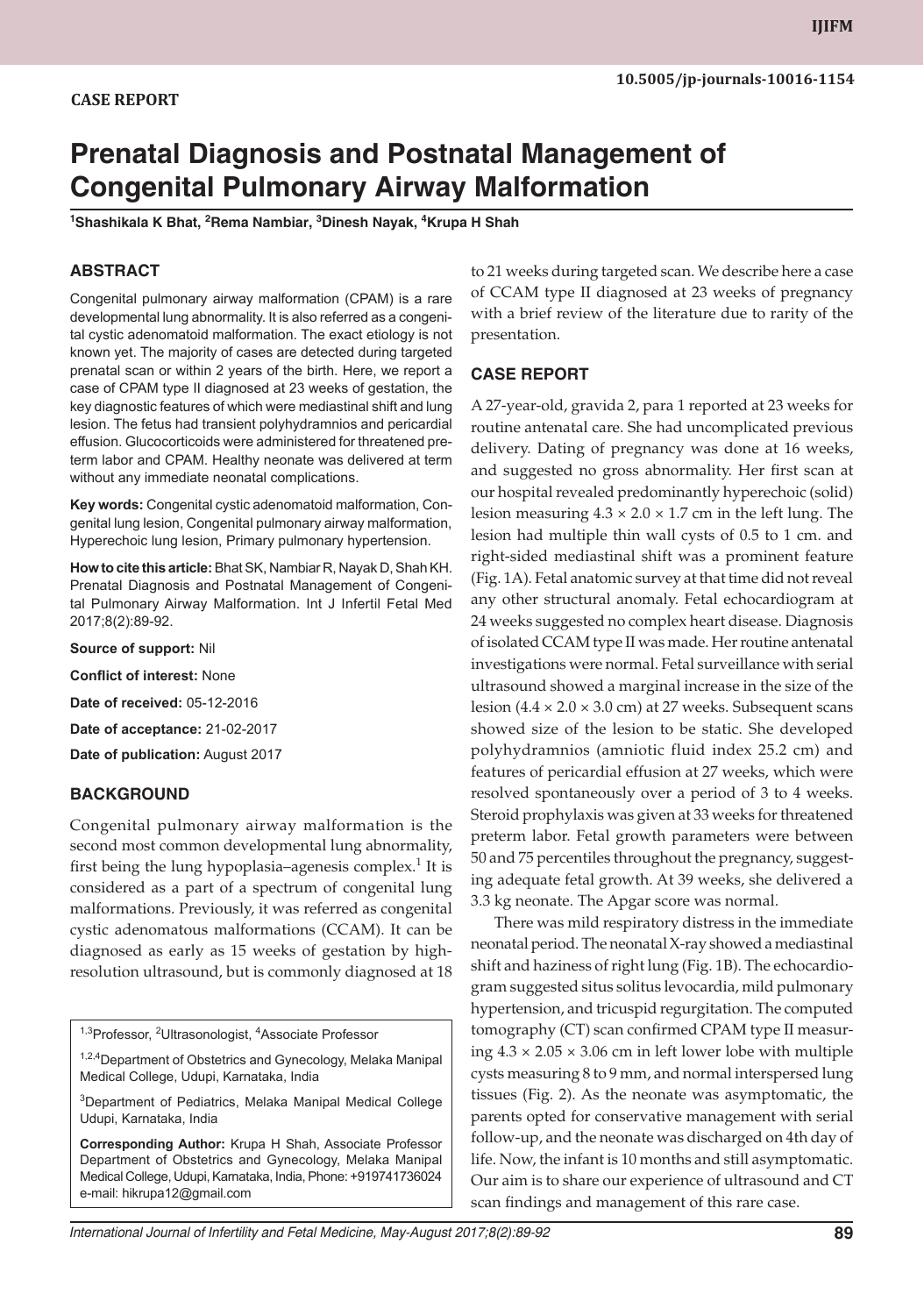

**Figs 1A and B:** (A) Prenatal scan showing hyperechoic pulmonary lesion measuring 4.3 × 2 × 1.7 cm (extent is demarcated by white caliper) with cystic areas suggestive of CPAM type II and mediastinal shift (*white arrow*); and (B) Chest X-ray suggests right mediastinal shift



**Figs 2A to C:** Multicystic lung lesion on CT scan of thorax: (A) Anteroposterior view; (B) axial view; and (C) lateral view. Red arrow indicates CPAM subtype 2 lesion

## **DISCUSSION**

The CPAM was traditionally described as CCAM; but, as the cystic changes are not universal, CPAM is the recommended term. The estimated prevalence varies between 1 in 25,000 to 35,000 pregnancies.<sup>2</sup> It is characterized by immature and malformed lung tissue with cystic appearance. The CCAM was originally classified into the three subtypes by Stocker, and reclassified into five subtypes in the year 2002, when the term CPAM was coined. $3,4$ Another classification system in academic use is described by Langston,<sup>5</sup> but Stocker's classification is used widely. Table 1 shows similarities and differences of the classifications described by Stocker and Langston. Types I, II, and 3 are similar for CCAM and CPAM.

#### **Etiopathology**

The origin of CPAM has been proposed between 7 and 24 weeks of gestation, i.e., in the pseudoglandular and canalicular phases of lung development.<sup>6</sup> The cause of CPAM is unknown. Among the several hypotheses, airway obstruction is considered as a strong causative event for CPAM. It suggests disruption of tracheobronchial connection, but preserved pulmonary blood supply to the lung lesion. Increased proliferation and decreased apoptosis in resected lung lesions suggest that abnormality in airway branching morphogenesis is a cause.<sup>7</sup> The HOXB5 (Homeobox B5) and glial cell-derived neurotrophic factor<sup>7</sup> mutations have been implicated in the etiology.

# **Natural History of Congenital Pulmonary Airway Malformation**

The CPAM/CCAM type II is usually diagnosed during anomaly scan; lesion is seen as a hyperechoic, multicystic lung lesion. The individual cyst size varies from 0.5 to 2 cm. Here, we restrict our discussion to subtype 2. It is seen usually in a single lobe of the lung; bilobar, multilobar, or segmental involvement is rare. Natural history of CPAM suggests rapid growth in the second trimester

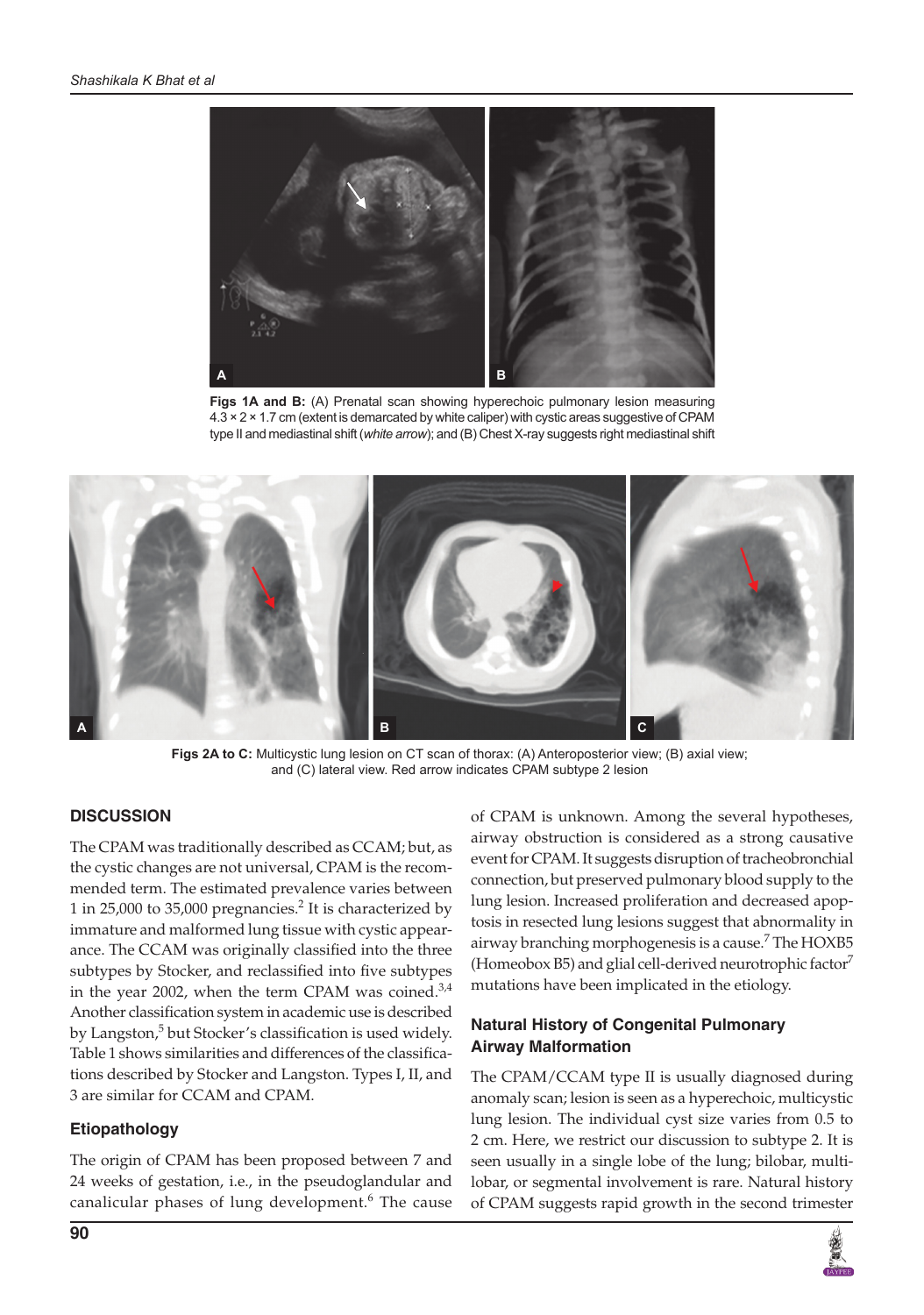|                                     |                                               | Table 1: Classification and characteristic features of macroscopic and microscopic CPAM |                                    |                                                     |                                                         |
|-------------------------------------|-----------------------------------------------|-----------------------------------------------------------------------------------------|------------------------------------|-----------------------------------------------------|---------------------------------------------------------|
| Extended                            | Type 0                                        | Type I                                                                                  | Type II                            | Type III                                            | Type IV                                                 |
| Stocker's classification            | No cysts                                      | Large cysts 3-10 cm                                                                     | Macrocystic 0.5-2 cm               | Very small cyst <0.2 cm                             | Peripheral cyst                                         |
| Langston's classification           | Acinar dysplasia/<br>dysgenesis               | φ<br>Large cyst typ                                                                     | Microcystic abnormality            | Pulmonary hyperplasia, solid or<br>adenomatoid type | Adenomatoid malformation                                |
| Incidence                           | $1 - 2%$                                      | 65-70%                                                                                  | $10 - 15%$                         | 5-8%                                                | $10 - 15%$                                              |
| Predominant pathology               | Global arrest of lung<br>development          | Bronchial atresia                                                                       | Bronchiolar obstruction            | Immature hyperplasia of terminal<br>airspace        | Hamartomous malformation of<br>distal acinus            |
| Macroscopic features                | Small firm and bilateral<br>lungs involvement | Microcystic and regional                                                                | Part of lobe/whole lobe            | Single lobe/whole lung                              | Single lobe, frequently multilobar,<br>rarely bilateral |
| Microscopy                          |                                               |                                                                                         |                                    |                                                     |                                                         |
| Epithelium<br>Cyst wall             | Pseudostratified<br>Cilliated                 | Ciliated or pseudostratified<br>columnar                                                | Cuboidal or columnar               | Cuboidal                                            | Cuboidal/flattened and alveolar                         |
| Fibromuscular                       | Absent                                        | Present                                                                                 | Thin                               | Thin                                                | Absent                                                  |
| Cartilage                           | Present                                       | Present                                                                                 | Absent                             | Absent                                              | Absent                                                  |
| Intervening alveoli                 | Diffuse malformation                          | cartilaginous<br>Normal (95%)<br>bar in $5-10%$                                         | Normal less pressure<br>effect     | Absent                                              | Type I and II                                           |
|                                     |                                               |                                                                                         |                                    | Thick alveolar septa increase<br>elastic tissue     | Absent mesenchyme and<br>prominent vessels              |
| Association with other<br>condition |                                               | Bronchiolo-aveolar<br>carcinoma                                                         | Frequent congenital<br>abnormality | More with mediastinal shift                         | Spontaneous pneumothorax and<br>malignancy              |
|                                     |                                               |                                                                                         |                                    |                                                     |                                                         |

Evaluation of neonates includes X-ray chest, ultrasound abdomen, echocardiography, and CT scan of thorax. The CT scan is essential for the precise information of lung lesion along with systemic blood supply. The X-ray chest is an important diagnostic tool to define pulmonary lesion and mediastinal shift, and to plan follow-up. Symptomatic lesion can present with intractable respiratory distress, respiratory failure, pneumonia, and rarely with pulmonary hypertension, pneumothorax, hemothorax, hemoptysis, and malignancy.14 Treatment is thoracoscopic or open resection of the mass.<sup>15</sup> In this neonate, postnatal ultrasound done to rule

and static growth in the third trimester. Occasional mass regression of the lung lesion (15%) has been documented.<sup>8</sup> Small CPAM usually remains asymptomatic *in utero* and during postnatal life. Large CPAM can result in physiological consequences like mediastinal shift (mass effect), hydrops fetalis (inferior vena cava and cardiac compression), polyhydramnios (esophageal compression and overproduction of fluid by lesion), diaphragm flattening, and lung hypoplasia.<sup>9</sup> Our patient had marginal increase in the size of lesion, transient polyhydramnios, and pericardial effusion in late second trimester, and the mass effect got autocorrected early in the third trimester. Regression of hydrops has been mentioned in the literature.<sup>10</sup> Maternal administration of a single course of antenatal steroids in microcystic CPAM has been shown effective for smooth neonatal respiratory transition and survival.<sup>11</sup> We administered steroids in view of threatened preterm labor.

**ijifm**

Associated systemic malformations are seen in nearly 60% of CPAM type II. They are renal dysgenesis, renal agenesis, esophageal duplication cysts, intestinal atresia, and congenital cardiac disease. Rarely, central nervous system and skeletal anomalies have been documented.<sup>12</sup> Differential diagnoses are diaphragmatic hernia, pulmonary sequestration, pulmonary emphysema, hybrid lesions, and bronchial atresia. The definitive diagnosis is only possible with histopathological examination of the lesion.

Prenatal management includes serial imaging, steroids, and surgical intervention. The prognostic tool developed in the year 2002 was CCAM volume ratio (CVR) calculated from the size of the lesion and head circumference (HC) [(length  $\times$  width  $\times$  height  $\times$  0.52)/HC].<sup>13</sup> Our fetus showed a decrease in CVR, from 1.1 at 23 weeks to 0.8 at 36 weeks. A CVR of 1.6 or more has up to 80% risk of subsequent development of hydrops fetalis. Except for maternal steroids, no other intervention was needed until the onset of the spontaneous labor. Other management modalities are open fetal resection in <32 weeks gestation or *ex utero* intrapartum therapy, and resection in >32 weeks of gestation, in selected cases.<sup>9</sup> Laser and ultrasound-guided sclerotherapy are other recent advances in surgical management in severe CCAM types II and III.